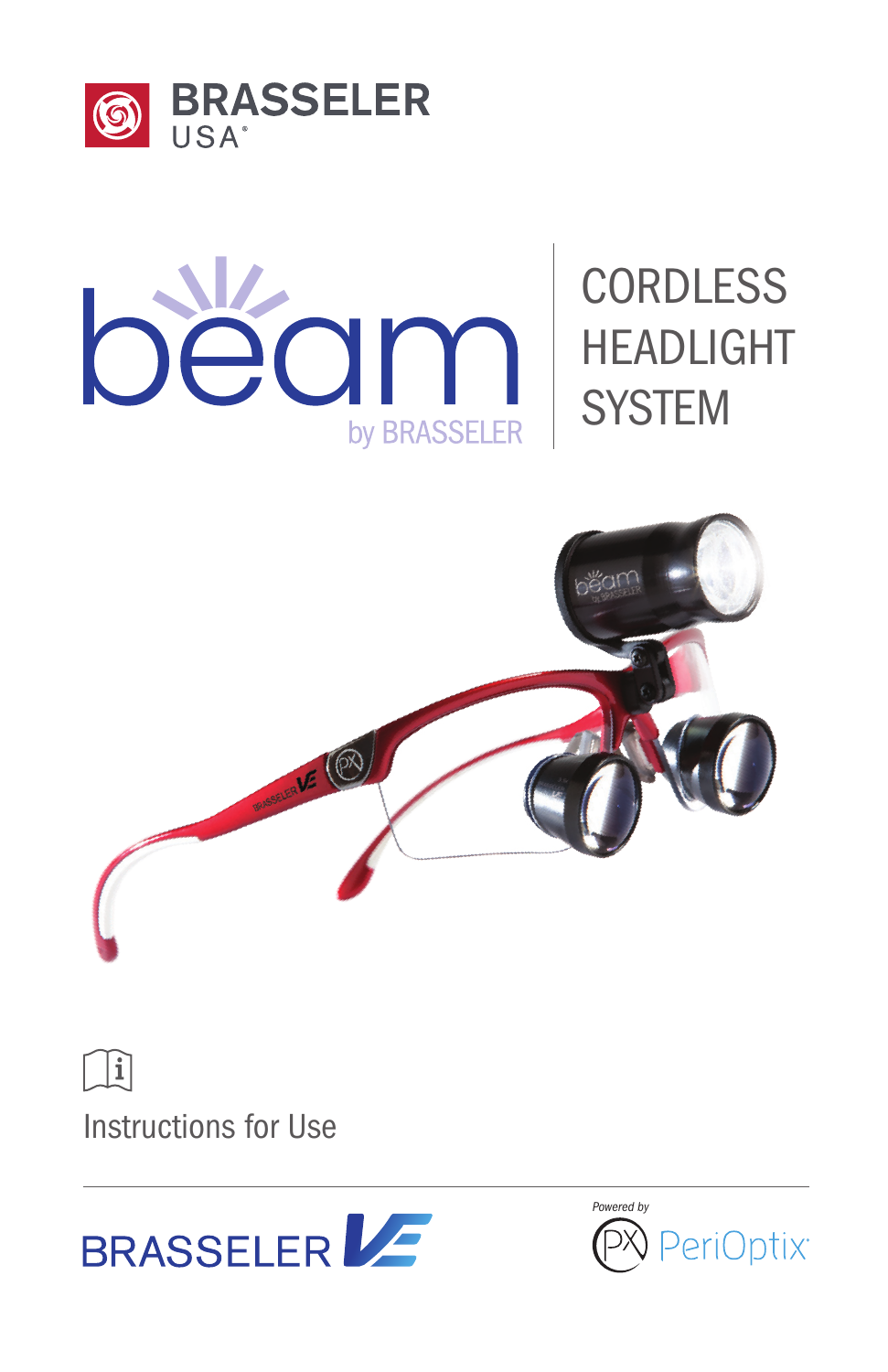## Device Description and Intended Use

The Brasseler VE Beam Cordless Headlight System is a fully portable lighting system worn by the operator and is intended to illuminate a working area. It can be worn on a headband or attached to all types of loupes. The light pod(s) are internally powered with a rechargeable lithium-ion battery that provides more than 60 minutes of bright, focused light between charges.

## What's Included:



Cleaning Instructions







Cleaning with a low-alcohol (<25%) solution is recommended. Avoid spraying liquid directly on the unit. Instead, spray onto a soft no-scratch cloth, and wipe the product as needed. Clean all lens surfaces with the dry optical cleaning cloth provided with the unit. Do not use a liquid cleaner on the lens. Should you have any questions, please call Brasseler VE Loupes & Lights Care at 888-325-4993.

# **CAUTION**

- DO NOT SUBMERGE PRODUCT OR SUBJECT TO SURFACE SATURATION. Your product is not waterproof.
- DO NOT SUBMERGE IN ANY LIQUID OR ULTRASONIC CLEANER.
- DO NOT CLEAN VIA AN AUTOCLAVE, CHEMICLAVE, GLUTARALDEHYDE, IODOPHOR, OR ANY OTHER STERILIZA-TION METHOD.
- NO MODIFICATION OF THIS EQUIPMENT IS ALLOWED.
- THIS UNIT CONTAINS A LITHIUM-ION BATTERY. AS A RESULT PLEASE BE SURE TO NOT STORE THE UNIT UN-CHARGED FOR AN EXTENDED PERIOD OF TIME AS THIS MAY CAUSE THE BATTERY TO DISCHARGE AND REDUCE THE LIFETIME OF THE UNIT.

## Operating Environment

- $\cdot$  10° 30° C (50° 86° F)
- 95% or less humidity
- Maximum barometric pressure 80kPa
- Maximum altitude of operation must be 2000m or less

# Transport Environment

- $\cdot$  0° 40° C (32° 104° F)
- 95% or less humidity
- 70kPa 106kPa

0°C 40 °C 104 °F













Symbols Glossary available at: BrasselerUSA.com/eIFU

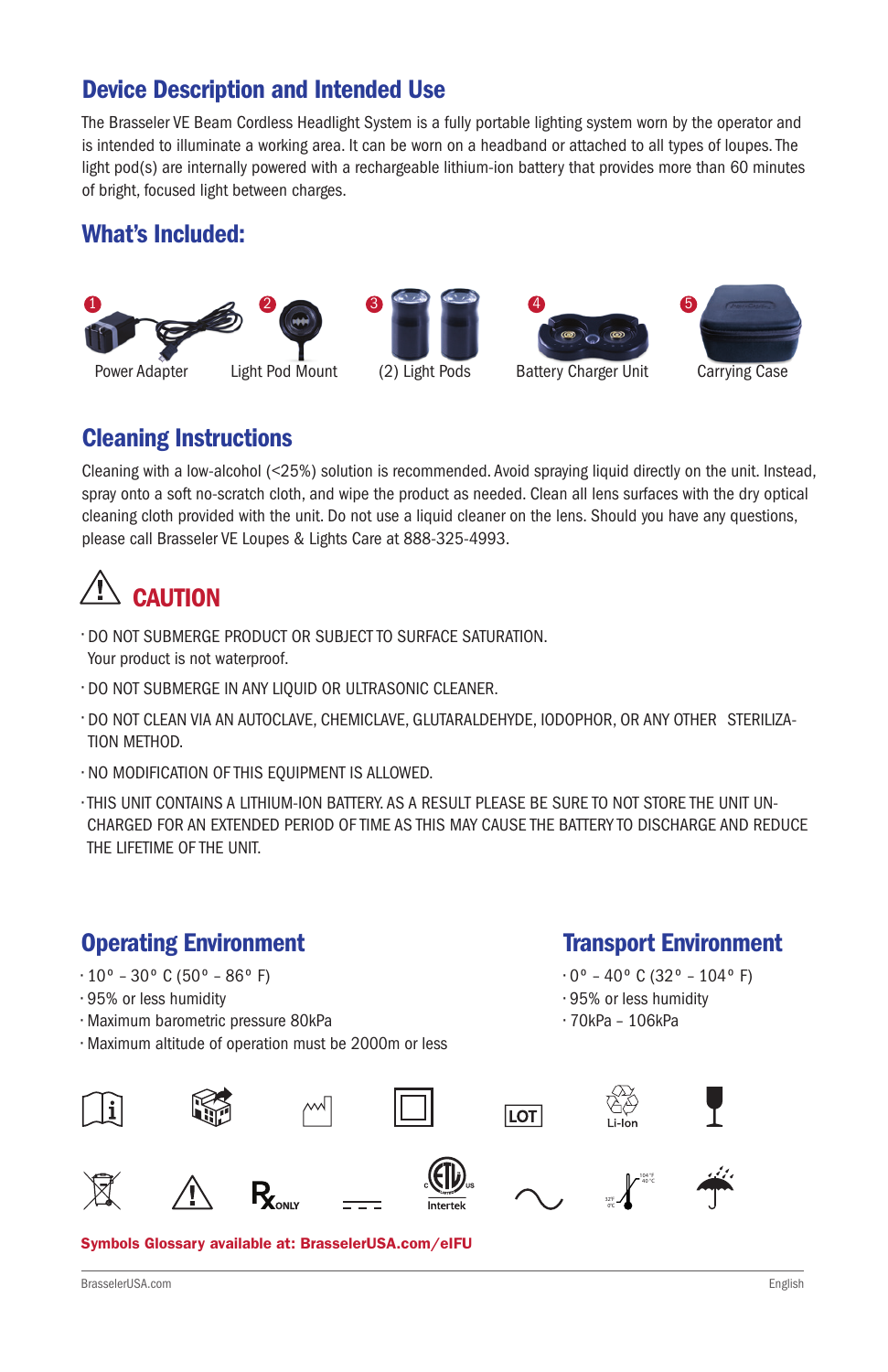## Operating Instructions

## 1. Charging light pod batteries

- a. Plug the power adapter (1) into a power outlet and connect to battery charger unit (4).
- b. A single blue light in the center of the charger will indicate power to the charger.
- c. Place a light pod (3) into the charger unit (4). Make sure the lens is facing up to engage charger terminals.
- d. When the light pod(s) is inserted into the charger, the appropriate charger indicator lights will illuminate.
- e. When all four charger lights are illuminated, the light pod is fully charged.

## 2. Mounting the light

Attach the Brasseler VE Beam mount to your loupes.

## Universal Mount attachment to eyeglass frames

Open the clip and slide down over the top of the nose bridge. The padded arms of the clip should grasp each side of the eyeglass lenses. Tighten thumb screw to secure clip to frame.

There are many mount options for all glasses styles. Please contact Brasseler VE Loupes & Lights Care with mount options and questions.

### 3. Clip the Brasseler VE Beam light pod to its mount

- a. Remove the fully charged light pod from the Brasseler VE Beam charger.
- b. Place the rear of the light pod on the mount. It will magnetically "click" into place.

## 4. Turn on light pod by rotating pod

Rotating the light pod on its mount will cycle through off-high power-low power-off settings.

## 5. Adjust the direction of the LED beam

To adjust the tension or the lamp head position, use the supplied Phillips head screwdriver to tighten or loosen the two small link screws as needed.

## 6. Removing the Brasseler VE Beam light pod from the mount

To remove the Brasseler VE Beam light pod from the magnetic mount twist the light to break the magnetic seal, then pull to the left or right of the loupes and NOT up or down.



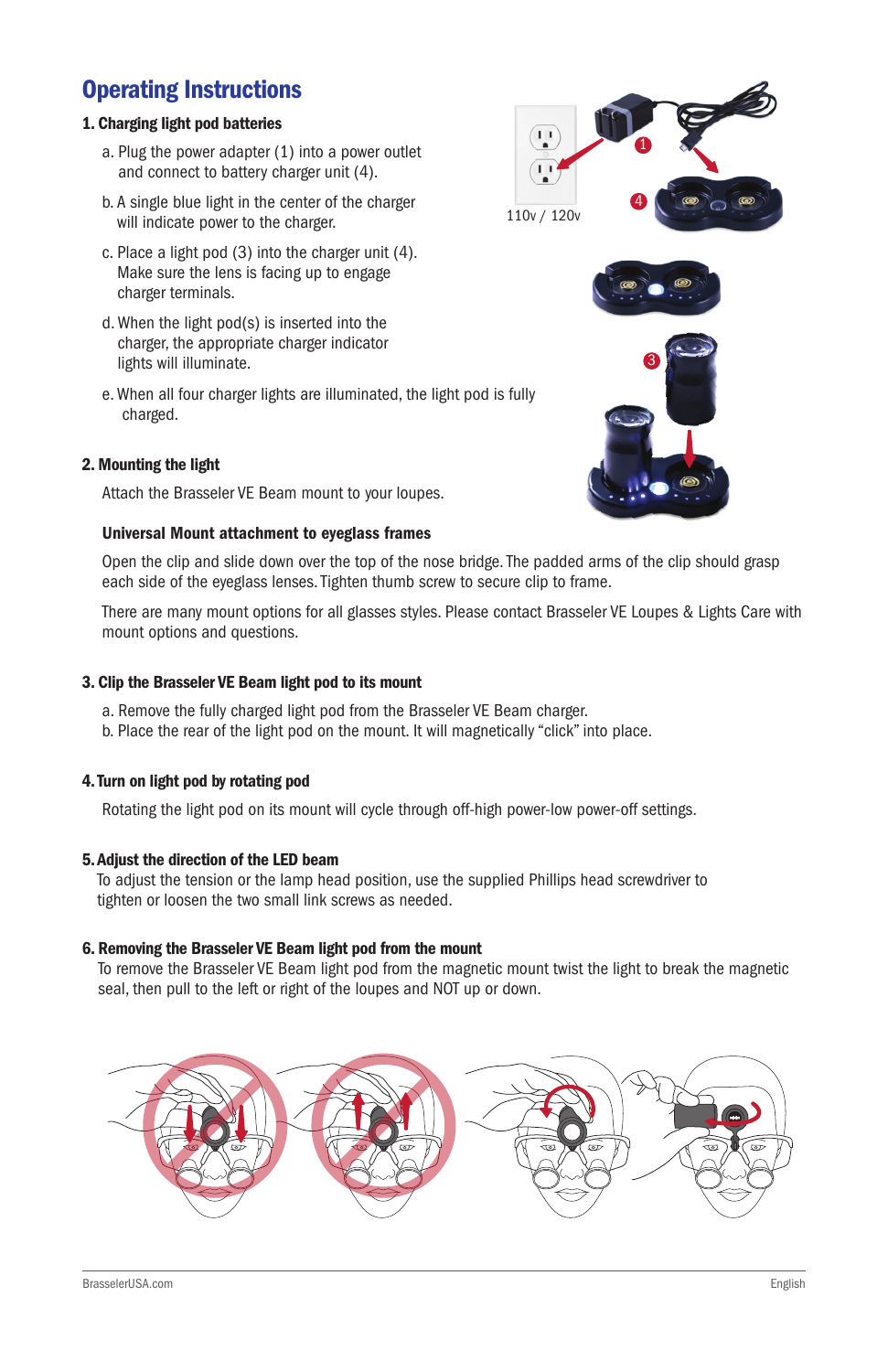

## Light pod

- Inspect light pod prior to use.
- Do not use damaged light pod.
- Turn the light pod off when not in use.
- The light pod can get hot.
- If the light pod is dropped or receives a mechanical impact, ensure that the casing is not damaged.
- The electrolyte contained within the lithium cells can cause irritation to the respiratory tract, eyes and skin. In addition, cell venting could result in air contaminants, including corrosive or flammable vapors. All precautions should be taken to limit exposure to the electrolyte vapor.
- Dispose of light pod in accordance with existing state and local laws.
- Do not use the light pod if ambient temperatures exceed 30°C (86°F).
- When light pod is in use, always keep the front of the light at least 6 inches from skin and any surface being illuminated.
- Do not shine light into patient's eyes.
- Do not shine light onto combustible material.
- Do not allow contact of the lamp to the patient.

## Charging

- When charging the light pod, inspect the charging lights to ensure that charging is active.
- Do not simultaneously touch the charging unit (when plugged in) and the patient.
- Use only Brasseler VE Beam charger unit to charge the light pods. Li-ion batteries can be dangerous and even explode if improperly charged. The light pods are designed to be charged by the supplied charging station only.

### General

- Check all components for burrs, nicks, and sharp edges prior to use.
- If unit is jarred or dropped, re-inspect prior to use.
- Do not use the Brasseler VE Beam headlight system or charge the battery in an oxygen rich environment.
- Do not store liquids above the charger, power pack or any other Brasseler VE Beam component or accessory.
- If a spill occurs into the charger, battery, or LED lamp, discontinue use. Using the charger after liquid is spilled into the unit could result in electrical shock. Clean only as directed.
- Do not modify this equipment without authorization from the manufacturer.

### **Warranty**

Brasseler warrants its products to be free of original defects in material and workmanship when used for intended purposes. The Brasseler VE Beam comes with a 1-year warranty.

## *Warranty Exclusions:*

- Breakage or failure due to tampering, misuse, neglect, accidents, modification or shipping.
- If the instrument is not used in accordance with manufacturer's recommendations or instructions.
- If repaired or serviced by anyone other than Brasseler.

Prompt inspection and reporting of missing or damaged product should be reported to shipping carrier and Brasseler within 3 days of receipt of product.

If Brasseler products or any component thereof is found to be defective or at variance with the instrument or component(s) they will be replaced at no cost to the purchaser. This warranty only applies to products purchased new from Brasseler.

For any questions or problems, please contact your local Brasseler representative or call Brasseler VE Loupes & Lights Care at 888-325-4993 between the hours of 8am to 5pm (Pacific Time) Monday-Friday.

| <b>Replacement Parts</b>    | Part Number  |
|-----------------------------|--------------|
| <b>Power Adapter</b>        | LED5-BC-A    |
| <b>Battery Charger Unit</b> | LED5-BC-BR   |
| Light Pod                   | LED5-B-A2-BR |
| Mount                       | LED5-MA1-BR  |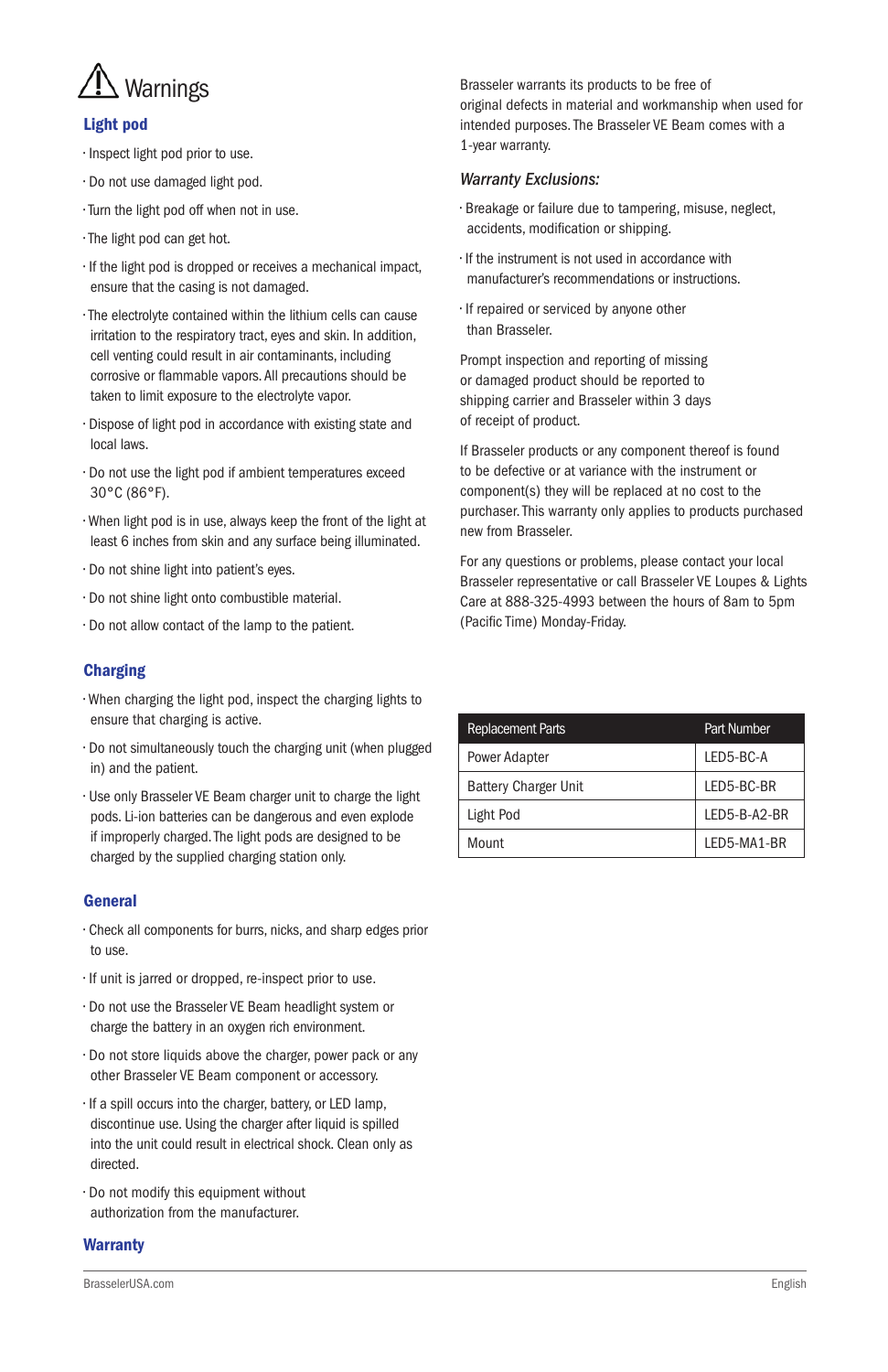



SYSTÈME DE LAMPE FRONTALE SANS FIL



 $\prod_{i=1}^{n}$ 

Manuel d'utilisation

BRASSELER

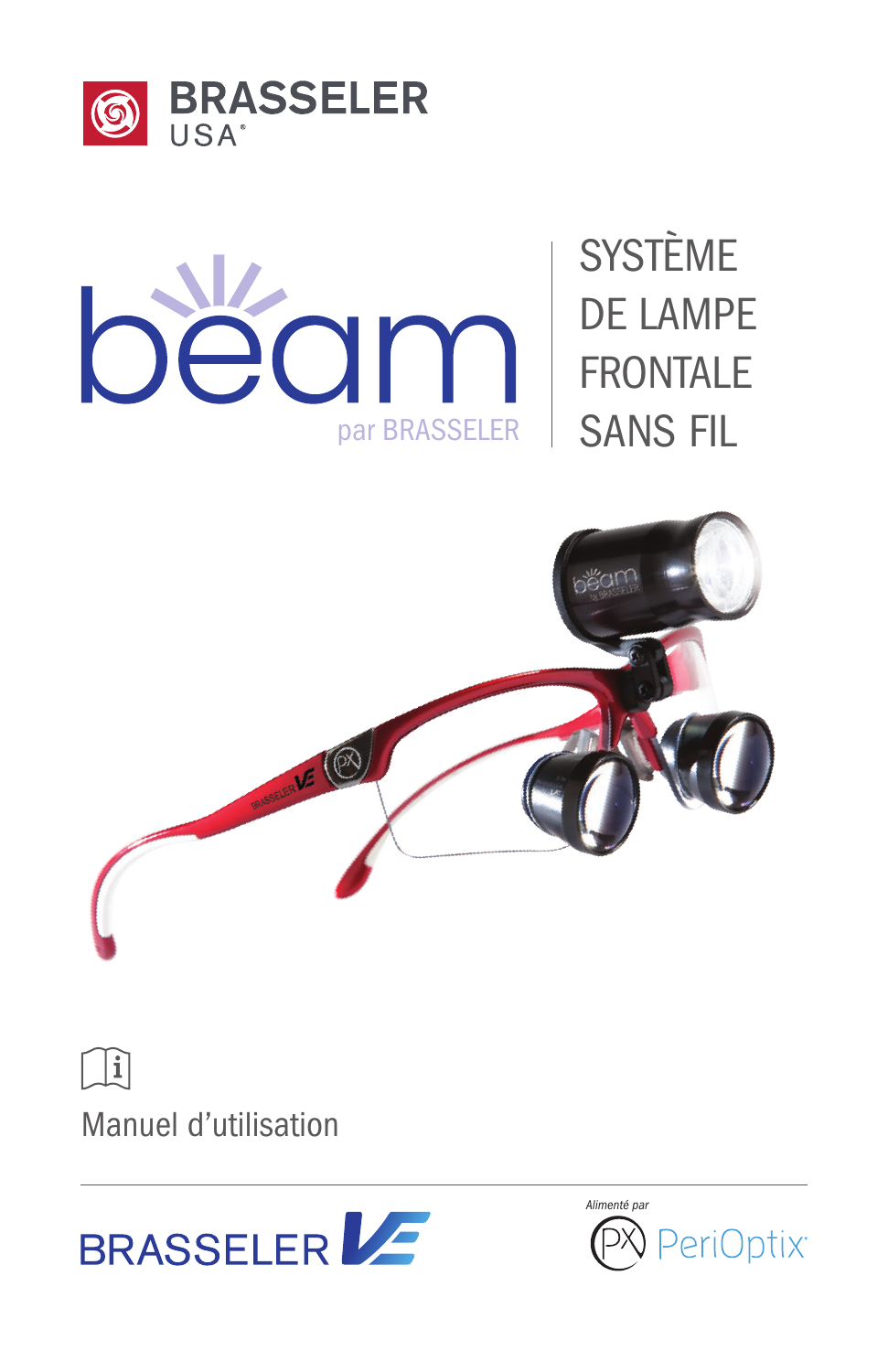## Description de l'appareil et utilisation prévue

Le système de lampe frontale sans fil Brasseler VE Beam est un système d'éclairage entièrement portatif porté par l'opérateur et conçu pour éclairer une zone de travail. Il peut être porté avec un serre-tête ou fixé à tous les types de loupes. Les faisceaux lumineux sont alimentés à l'interne par une batterie au lithium-ion rechargeable qui fournit plus de 60 minutes de lumière vive et ciblée entre les charges.

## Contenu :









Il est recommandé de nettoyer avec une solution à faible teneur en alcool (<25 %). Éviter de vaporiser du liquide directement sur l'appareil. Vaporiser plutôt dans un chiffon doux avant d'essuyer le produit au besoin. Nettoyer toutes les surfaces de lentille avec le chiffon de nettoyage optique à sec fourni avec le produit. Ne pas utiliser de nettoyant liquide sur la lentille. Si vous avez des questions, veuillez communiquer avec le service d'assistance à la clientèle de Brasseler VE Loupes & Lights au 888 325-4993.

# MISE EN GARDE

Instructions de nettoyage

- NE PAS IMMERGER LE PRODUIT ET NE PAS LE SOUMETTRE À LA SATURATION DE SURFACE.
- Votre produit n'est pas étanche.
- NE PAS IMMERGER DANS UN NETTOYANT LIQUIDE OU À ULTRASONS.
- NE PAS NETTOYER PAR AUTOCLAVE, CHEMICLAVE, GLUTARALDÉHYDE, IODOPHOR OU TOUTE AUTRE MÉTHODE DE STÉRILISATION.
- AUCUNE ALTÉRATION DE CET ÉQUIPEMENT N'EST PERMISE.
- CET APPAREIL CONTIENT UNE BATTERIE AU LITHIUM-ION. PAR CONSÉQUENT, IL FAUT S'ASSURER DE NE PAS RANGER L'APPAREIL NON CHARGÉ PENDANT UNE LONGUE PÉRIODE, CAR CELA POURRAIT ENTRAÎNER LA DÉCHARGE DE LA BATTERIE ET RÉDUIRE LA DURÉE DE VIE DE L'APPAREIL.

## Environnement opérationnel

• Pression barométrique maximale de 80 kPa • L'altitude maximale doit être de 2 000 m ou moins.

• 10° à 30° C (50° à 86° F) • 95 % ou moins d'humidité

## Environnement de transport

- 0 à 40 °C (32 à 104 °F)
- 95 % ou moins d'humidité
- 70 kPa à 106 kPa



Glossaire des symboles disponible sur : BrasselerUSA.com/eIFU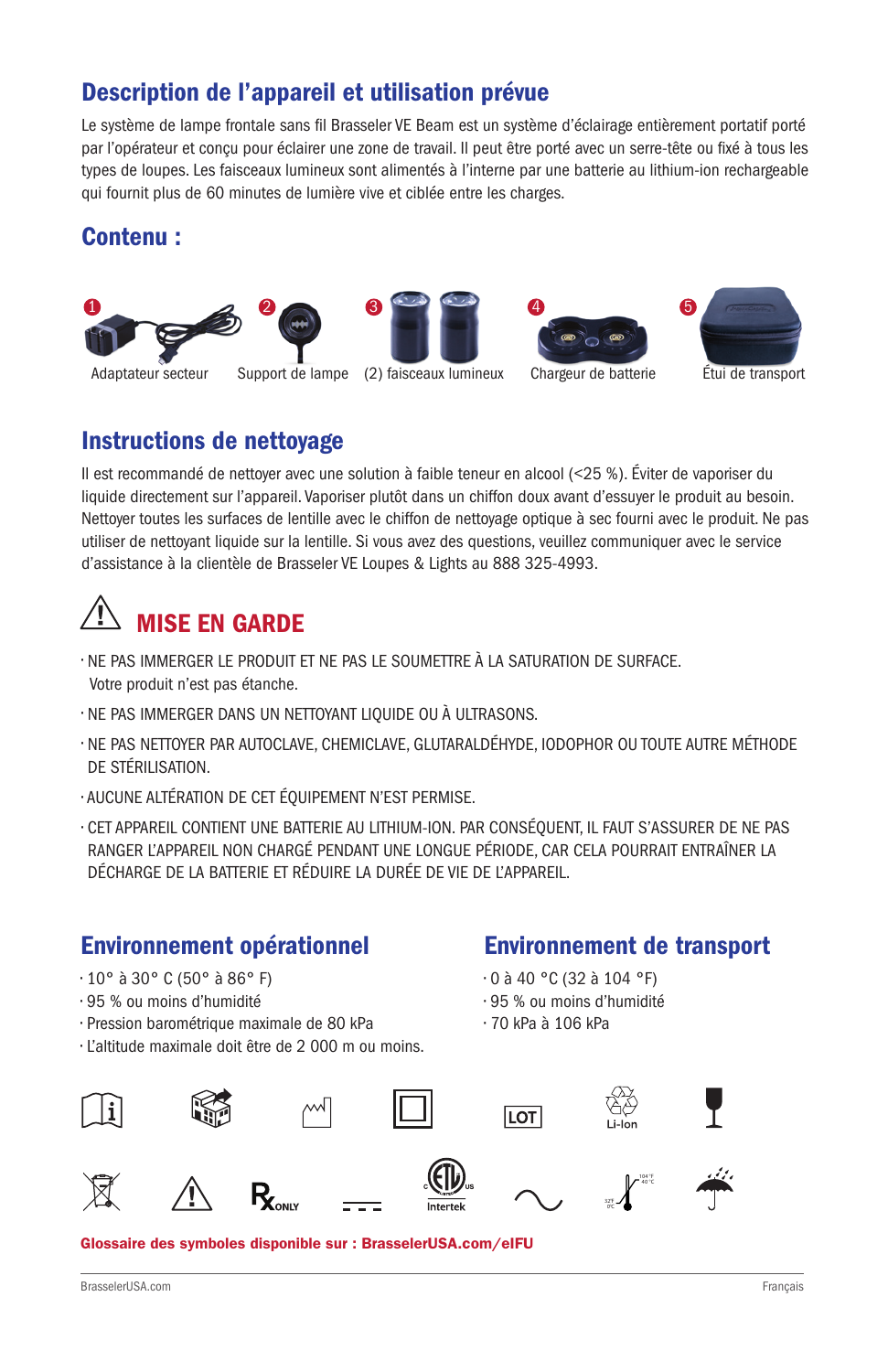## Instructions de fonctionnement

## 1. Chargement des batteries du faisceau lumineux

- A. Brancher l'adaptateur secteur (1) dans une prise de courant et le connecter au chargeur de batteries (4).
- B. Une seule lumière bleue au centre du chargeur indique l'alimentation du chargeur.
- c. Placer un faisceau lumineux (3) dans le chargeur (4). S'assurer que la lentille est orientée vers le haut pour engager les bornes du chargeur.
- D. Lorsque les faisceaux lumineux sont insérés dans le chargeur, les voyants appropriés du chargeur s'allument.
- e. Lorsque les quatre voyants du chargeur sont allumés, le faisceau lumineux est complètement chargé.

## 2. Montage du faisceau lumineux

Fixer le faisceau lumineux Brasseler VE Beam à vos loupes.

## Fixation universelle pour montures de lunettes

Ouvrir l'attache et la faire glisser vers le bas au-dessus de l'arête du nez. Les bras rembourrés de l'attache doivent saisir chaque côté des lentilles. Serrer la vis pour fixer l'attache aux montures.

Il existe de nombreuses options de montage pour tous les styles de lunettes. Veuillez communiquer avec le service d'assistance à la clientèle de Brasseler VE Loupes & Lights pour les options de montage ou toute question.

## 3. Fixer le faisceau lumineux Brasseler VE Beam à son support

a. Retirer le faisceau lumineux entièrement chargé du chargeur Brasseler VE Beam. b. Placer l'arrière du faisceau lumineux sur le support. Il s'enclenchera magnétiquement en place.

## 4. Allumer le faisceau lumineux en le faisant tourner

Le fait de faire tourner le faisceau lumineux sur son support permet d'alterner entre réglage de puissance élevée et réglage de puissance faible.

## 5. Ajuster la direction du faisceau à DEL

Pour ajuster la tension de la position de la tête d'éclairage, utiliser le tournevis à tête cruciforme fourni pour serrer ou desserrer les deux petites vis de liaison au besoin.

## 6. Retrait du faisceau lumineux Brasseler VE Beam du support

Pour retirer le faisceau lumineux Brasseler VE Beam du support magnétique, tourner le faisceau afin de briser le joint magnétique, puis tirer vers la gauche ou la droite des loupes et NON vers le haut ou le bas.